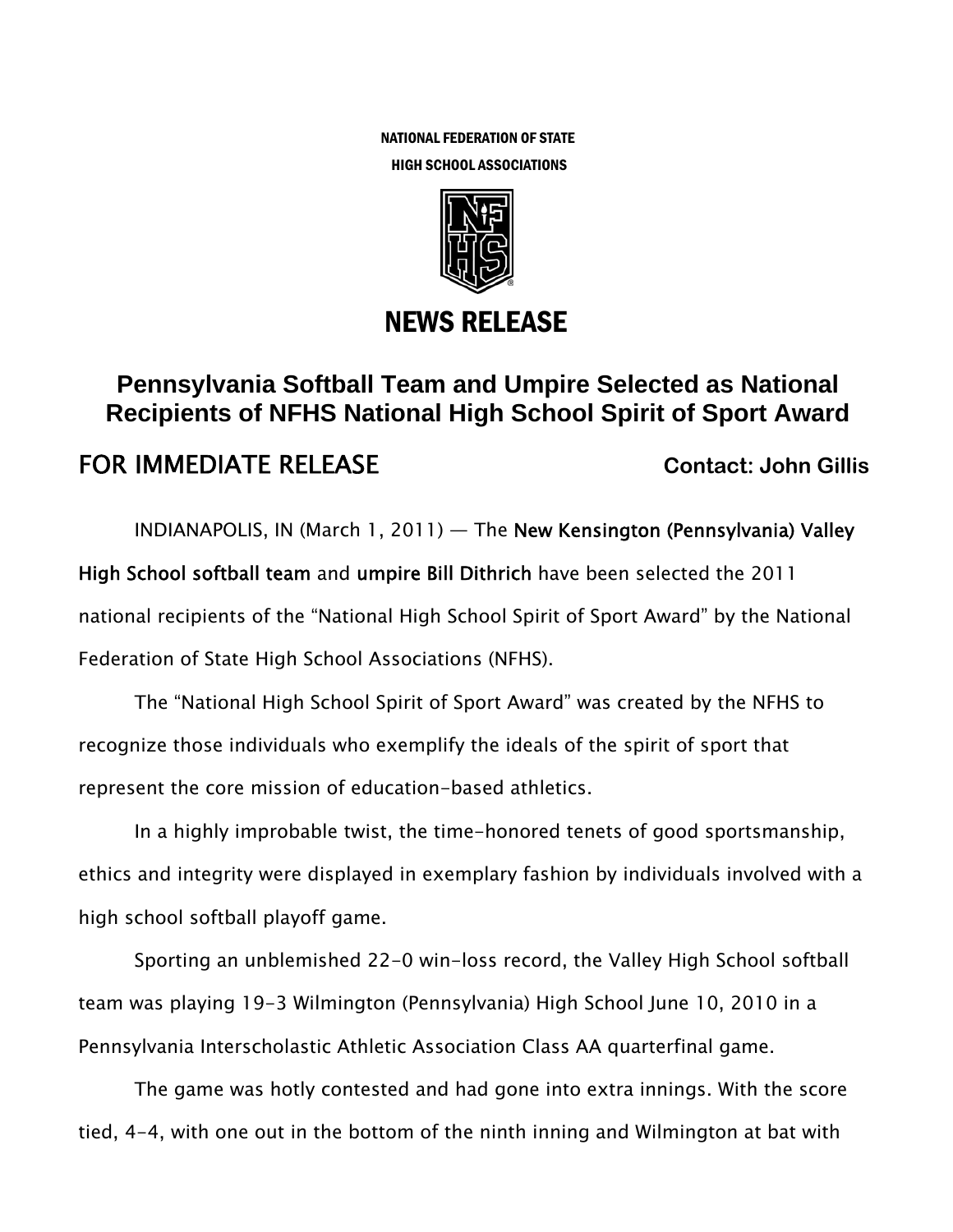runners on second and third, Valley High School catcher Casey Bonk stepped out of the catcher's box before pitcher Caitlyn Nessler delivered the ball on an intentional walk.

As a result, plate umpire Bill Dithrich correctly called "illegal pitch," which enabled Wilmington's Ashley Gardner to trot home from third and score the winning run.

So, in that split-second, Wilmington won the game, 5-4, and Valley's perfect season and shot at the state title were both summarily dashed.

The stunning call and loss left the Valley players distraught, shocked and in tears as they boarded the school bus for their somber drive home.

However, that was just the beginning of the story.

Shortly thereafter, the Valley High School booster club sought a keynote speaker for its June 29th year-end softball banquet. Eric Felack, an umpire and a Valley High School team booster, came up with what many might have considered to be a very improbable choice – none other than Dithrich himself.

Felack said the idea came to him after discussing "The Call" with other umpires. He said he didn't think he could make such a call, which led a colleague to ask him what other rules he would not enforce.

Felack said that comment resonated with him and decided that inviting Dithrich to speak would be a teachable moment about sports, ethics and life.

And so it was that Dithrich came to be the keynote speaker at a function honoring a softball team whose season ended following his call.

During his speech, Dithrich told the 75 attendees – including 13 Valley High School softball players seated in front of him – that he was faced with three choices at that fateful moment: ignore the infraction, call time and warn Bonk, or enforce the rule.

He said that the only real choice was the right one.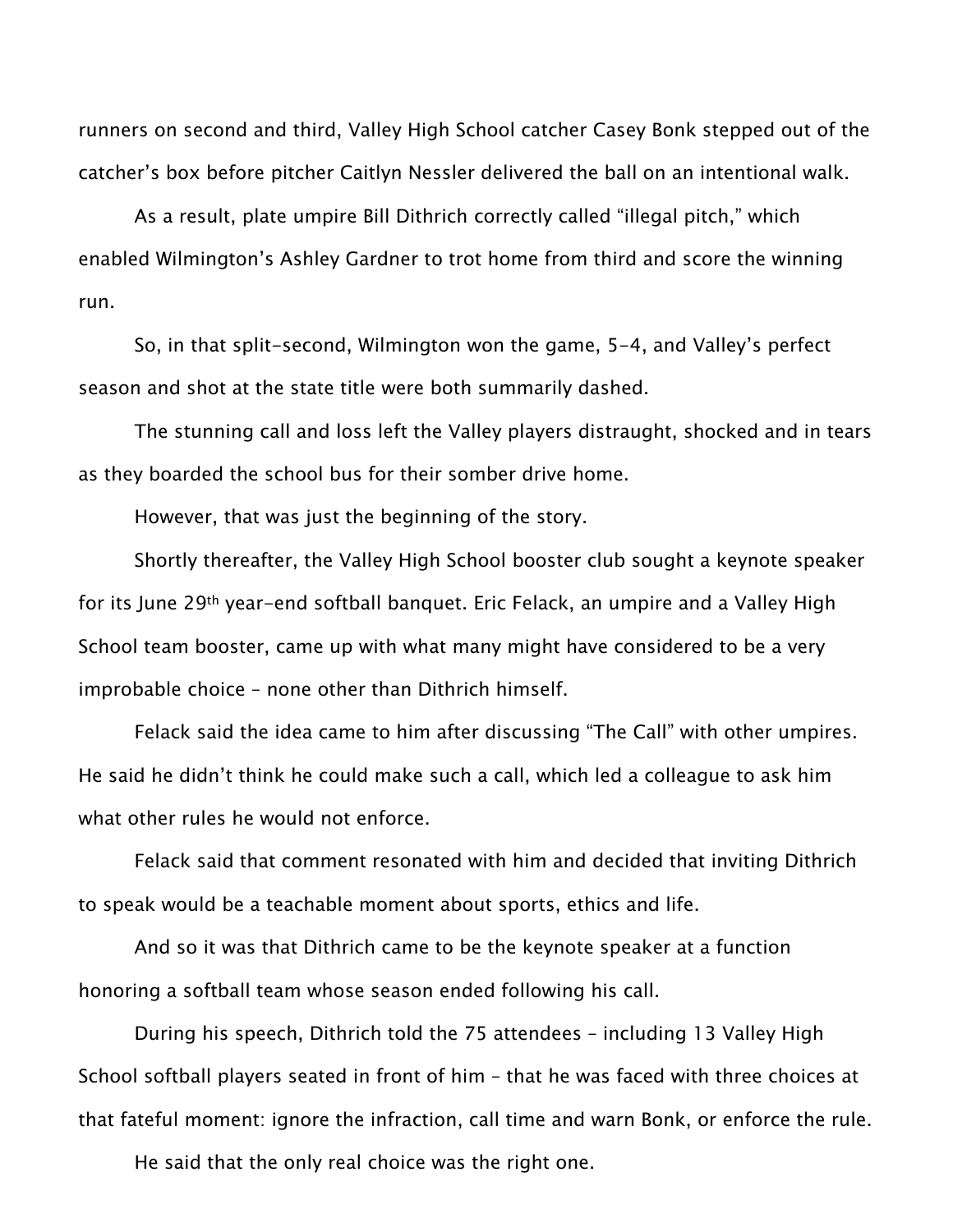"We cannot choose which rules we like and which rules we don't like," Dithrich said. "Did I want to make the call? Absolutely not. I would rather see the game end with a batter ripping a single into the outfield or a walk-off home run or a fielder making a diving catch."

He thanked the team for inviting him to the dinner and praised the Vikings for their great display of sportsmanship.

Bonk, who was in tears throughout Dithrich's speech, said that she appreciated him being at their banquet, adding that "it showed a lot of pride on his part."

Following the dinner, she shook Dithrich's hand, they spoke briefly and then shared an emotional hug before posing for a photo.

Dithrich and Bonk – and everyone else present – were overwhelmed by the amazing evening in which life lessons were learned by all.

In addition to the selection of the Valley High School softball team and Dithrich as the national award recipients, the NFHS National High School Spirit of Sport Award Selection Committee chose seven other individuals for section awards. Following are the 2011 National High School Spirit of Sport section winners:

Section 1 – Juliann Tefft, student-athlete, West Greenwich (Rhode Island) Exeter/West Greenwich Senior High School

Section 2 – New Kensington (Pennsylvania) Valley High School softball team and umpire Bill Dithrich

Section 3 – Dylan Rebeor, student-athlete, Columbia, Tennessee, and Columbia (Tennessee) Central High School football team

Section 4 – Maynard Newhouse, student-athlete, Decorah (Iowa) High School Section 5 – Anita Boeck, coach, and Chloe Gross, volleyball team manager, Arlington (South Dakota) High School